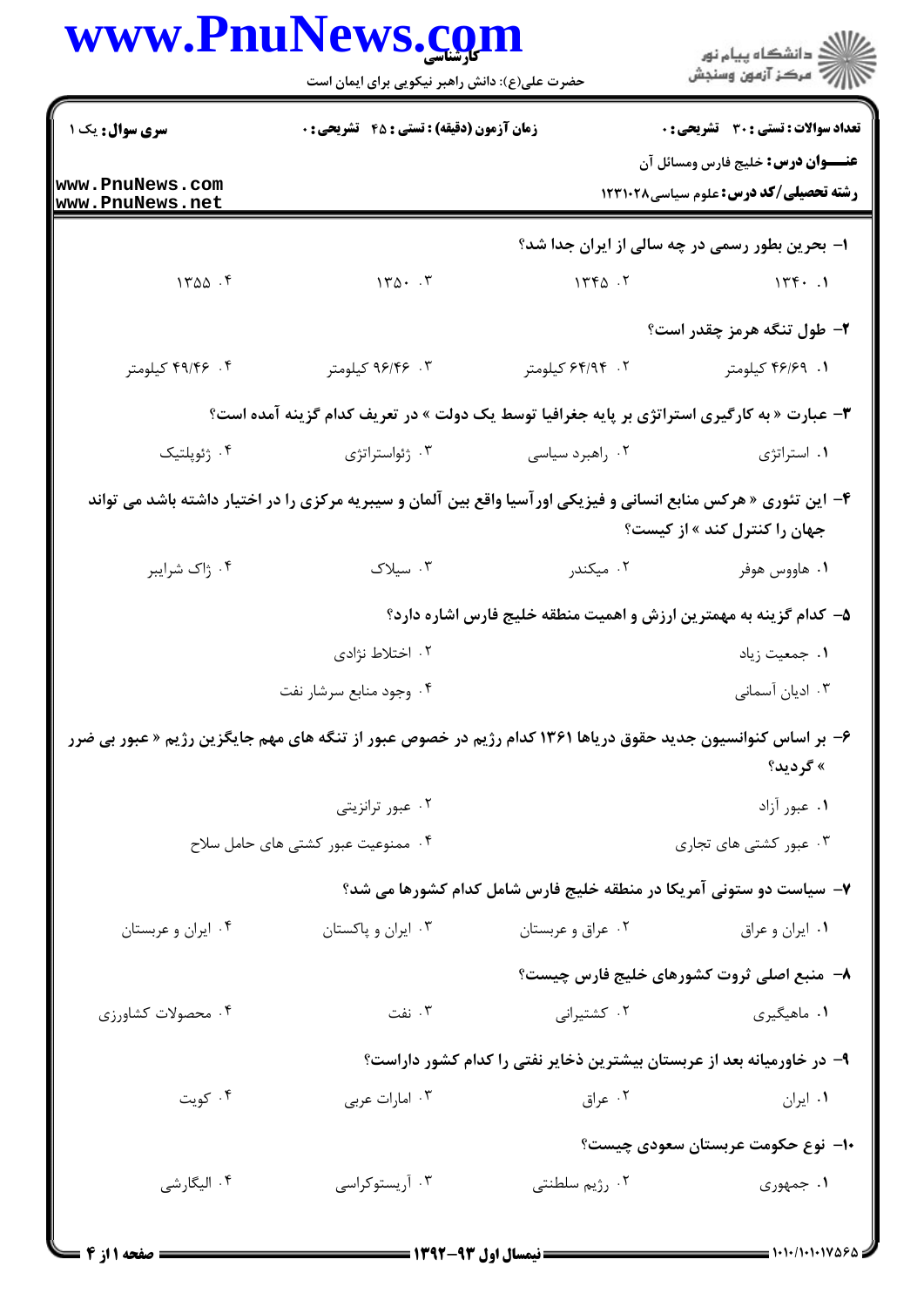|                                    | www.PnuNews.com<br>حضرت علی(ع): دانش راهبر نیکویی برای ایمان است |                      |                                                                                                                                                                            |  |
|------------------------------------|------------------------------------------------------------------|----------------------|----------------------------------------------------------------------------------------------------------------------------------------------------------------------------|--|
| <b>سری سوال : ۱ یک</b>             | زمان آزمون (دقیقه) : تستی : 45 آتشریحی : 0                       |                      | <b>تعداد سوالات : تستی : 30 ٪ تشریحی : 0</b>                                                                                                                               |  |
| www.PnuNews.com<br>www.PnuNews.net |                                                                  |                      | <b>عنـــوان درس:</b> خلیج فارس ومسائل آن<br>رشته تحصیلی/کد درس: علوم سیاسی۱۲۳۱۰۲۸                                                                                          |  |
|                                    |                                                                  |                      | 11– شیوه حکومتی بحرین چگونه است؟                                                                                                                                           |  |
| ۰۴ اتوکراسی                        | ۰۳ آریستوکراسی                                                   | ۰۲ الیگارشی          | ۱. جمهوری                                                                                                                                                                  |  |
|                                    |                                                                  |                      | ۱۲- قطر در چه سالی به سازمان کشورهای صادر کننده نفت (اوپک) پیوست؟                                                                                                          |  |
| 149.7                              | $170 \cdot 7$                                                    | 156.7                | 175.1                                                                                                                                                                      |  |
|                                    |                                                                  |                      | ۱۳- کشور امارات متحده عربی در چه سالی تشکیل شد؟                                                                                                                            |  |
| 141.7                              | $1500 - 5$                                                       | $140 - 17$           | 179.1                                                                                                                                                                      |  |
|                                    |                                                                  |                      | ۱۴– بر اساس اساسنامه فدراسیون کدام مرجع به اختلافات میان امیرنشین های امارات متحده عربی رسیدگی می کند؟                                                                     |  |
| ۰۴ دادگاه عالی فدرال               | ۰۳ شورای امنیت                                                   | ۰۲ دادگاه دولت فدرال | ۰۱ شورايعالى                                                                                                                                                               |  |
|                                    |                                                                  |                      | ∆1− پایتخت موقت امارات متحده عربی کجاست؟                                                                                                                                   |  |
| ۴. رأس الخيمه                      | ۰۳ شارجه                                                         | ۰۲ ابوظبی            | ۰۱ د <sub>بی</sub>                                                                                                                                                         |  |
|                                    |                                                                  |                      | ۱۶- بر اساس قرارداد الجزایر ۱۹۷۵ مرز میان ایران و عراق در اروندرود بر چه اساسی تعیین گردید؟                                                                                |  |
| ۰۴ خط الريب                        | ۰۳ خط تالوگ                                                      | ٢. خط الرأس          | ٠١. خط النصف                                                                                                                                                               |  |
|                                    |                                                                  |                      | ۱۷– اولین معاهده ای که بین عراق و عربستان برای تعیین حدود دوکشور منعقد شد چه بود؟                                                                                          |  |
| ۰۴ معاهده بصره                     | ۰۳ معاهده عقير                                                   | ۰۲ معاهده مودت       | ٠١. معاهده الجزاير                                                                                                                                                         |  |
|                                    |                                                                  |                      | ۱۸– پس از سقوط شاه ایران کدام کشور نقش کلیدی برای تأمین منافع آمریکا در منطقه را بعهده گرفت؟                                                                               |  |
| ۰۴ عربستان                         | ۰۳ کويت                                                          |                      | ۰۲ عراق<br>۰۱ ترکیه                                                                                                                                                        |  |
|                                    |                                                                  |                      | ۱۹- اجرای دکترین کسینجر - نیکسون بکارگیری کدام دسته از منابع را تجویز می کرد؟                                                                                              |  |
|                                    | ۰۲ منابع خارجي                                                   |                      | ۰۱ منابع محلی                                                                                                                                                              |  |
|                                    | ۰۴ منابع سازمان ملل متحد                                         |                      | ۰۳ منابع برون قاره ای                                                                                                                                                      |  |
|                                    |                                                                  |                      | +۲- از آنجا که با انقلاب اسلامی ایران ، آمریکا در سیاست دوستونی خود در منطقه ، ستون نظامی معین ایران را از دست داد ،<br>کدام کشور را بعنوان جایگزین برای ایران انتخاب کرد؟ |  |
| ۰۴ کویت                            | ۰۳ لیبی                                                          | ٢. الجزاير           | ۰۱ مصر                                                                                                                                                                     |  |
|                                    |                                                                  |                      | <b>3</b> - نیروهای واکنش سریع آمریکا در زمان کدام رئیس جمهور تشکیل شد؟                                                                                                     |  |
| ۰۴ کندی                            | ۰۳ کارتر                                                         | ۰۲ جورج بوش          | ۰۱ ریگان                                                                                                                                                                   |  |

 $\blacksquare$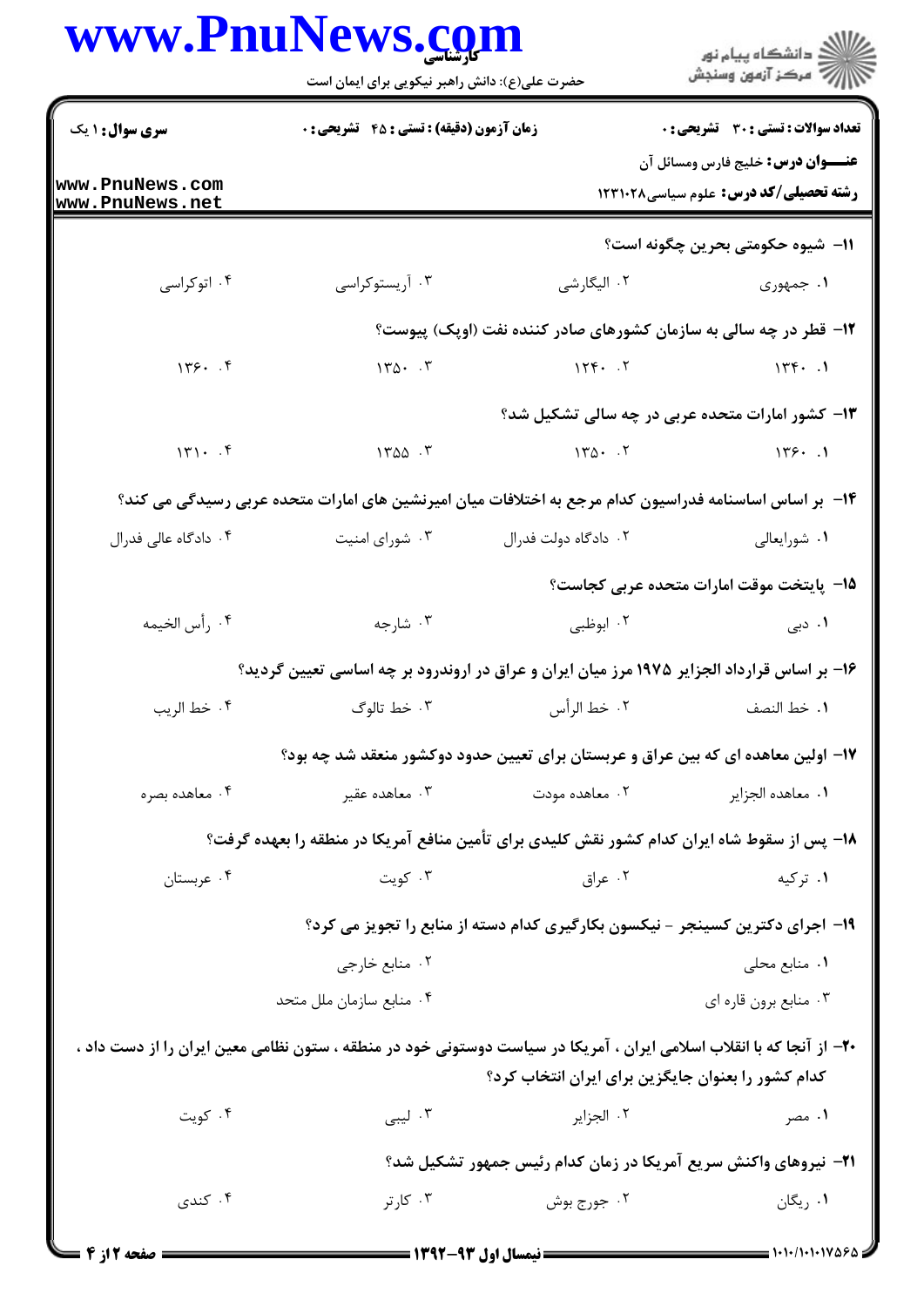|                                                 | حضرت علی(ع): دانش راهبر نیکویی برای ایمان است                                                                              |                                                                            | ڪ دانشڪاه پيام نور<br>//> مرڪز آزمون وسنڊش                                        |  |
|-------------------------------------------------|----------------------------------------------------------------------------------------------------------------------------|----------------------------------------------------------------------------|-----------------------------------------------------------------------------------|--|
| <b>سری سوال : ۱ یک</b>                          | زمان آزمون (دقیقه) : تستی : 45 گتشریحی : 0                                                                                 |                                                                            | <b>تعداد سوالات : تستی : 30 ٪ تشریحی : 0</b>                                      |  |
| www.PnuNews.com<br>www.PnuNews.net              |                                                                                                                            |                                                                            | <b>عنـــوان درس:</b> خلیج فارس ومسائل آن<br>رشته تحصیلی/کد درس: علوم سیاسی۱۲۳۱۰۲۸ |  |
|                                                 |                                                                                                                            |                                                                            | ۲۲- در سیاست خارجی شوروی اولویت نخست چه بود؟                                      |  |
|                                                 | ۰۲ رقابت با قدرت های بزرگ اروپایی                                                                                          |                                                                            | ۰۱ حفظ اروپای شرقی در جامعه سوسیالیستی                                            |  |
|                                                 | ۰۴ تسلط بر منطقه خليج فارس                                                                                                 |                                                                            | ۰۳ استفاده سیاسی از کشورهای مسلمان                                                |  |
|                                                 |                                                                                                                            | ۲۳- موضعگیری شوروی سابق در جنگ های اعراب و اسرائیل ( ۱۹۵۶ - ۱۹۶۷ ) چه بود؟ |                                                                                   |  |
| ۰۴ حمايت از اعراب                               | ۰۳ عدم دخالت مؤثر                                                                                                          | ٠٢ مشاركت فعال                                                             | ۰۱ انزواطلبی                                                                      |  |
|                                                 |                                                                                                                            | ۲۴– مهمترین تضاد در نظام دو قطبی میان کدام سیستمها بود؟                    |                                                                                   |  |
|                                                 | ۰۲ کاپیتالیسم و اسلام                                                                                                      |                                                                            | ۰۱ سوسیالیسم و کاپیتالیسم                                                         |  |
|                                                 | ۰۴ اعراب و اسرائيل                                                                                                         |                                                                            | ۰۳ اسلام و صهیونیسم                                                               |  |
|                                                 |                                                                                                                            | ۲۵– جایگزین سیاست سد نفوذ آمریکا در دهه ۱۳۵۰ چه بود؟                       |                                                                                   |  |
|                                                 | ۰۲ سیاست انزواطلبی                                                                                                         |                                                                            | ٠١ سياست موازنه مثبت                                                              |  |
|                                                 | ۰۴ سیاست جنگ ستارگان                                                                                                       |                                                                            | ۰۳ سیاست احیای وضع گذشته                                                          |  |
|                                                 |                                                                                                                            |                                                                            | <b>۲۶</b> - نظریه « رویارویی تمدن ها » را چه کسی مطرح کرد؟                        |  |
| ۰۴ ساموئل هانتينگتون                            | ۰۳ میشل فوکو                                                                                                               | ۰۲ جانسون                                                                  | ۰۱ سیدمحمد خاتمی                                                                  |  |
|                                                 | <b>۲۷</b> – کدام رئیس جمهور آمریکا در آغاز دهه ۱۳۷۰ با اعلام « نظام نوین جهانی » در واقع دستورالعمل سلطه آمریکا بر جهان را |                                                                            | صادر نمود؟                                                                        |  |
| ۰۴ جیمی کارتر                                   | ۰۳ کلینتون                                                                                                                 | ۰۲ ریگان                                                                   | ۰۱ جورج بوش ( پدر )                                                               |  |
|                                                 | ۲۸- دست آویز آمریکا برای حمله به افغانستان و سپس عراق چه بود؟                                                              |                                                                            |                                                                                   |  |
|                                                 | ۰۲ حمله صدام به کویت                                                                                                       |                                                                            | ۰۱ فروپاشی شوروی                                                                  |  |
|                                                 | ۰۴ واقعه ۱۱ سپتامبر ۲۰۰۱                                                                                                   |                                                                            | ۰۳ جنگ ایران و عراق                                                               |  |
|                                                 | ۲۹- ویژگی های تفکر جدید استراتژیک و دکترین بوش که در گزارش امنیت ملی آن کشور در شهریور ۱۳۸۱ منتشر شد چه                    |                                                                            | بود؟                                                                              |  |
| ۰۲ یکجانبه گرایی ، اتحاد با اروپا و اسلام هراسی |                                                                                                                            |                                                                            | ٠١ برترى ، جاه طلبى و پيش گيرى                                                    |  |
| ۰۴ جلوگیری از ائتلاف ، سلطه جهان و نظم نوین     |                                                                                                                            |                                                                            | ۰۳ ستیز با اسلام گرایی ، هژمونی طلبی                                              |  |